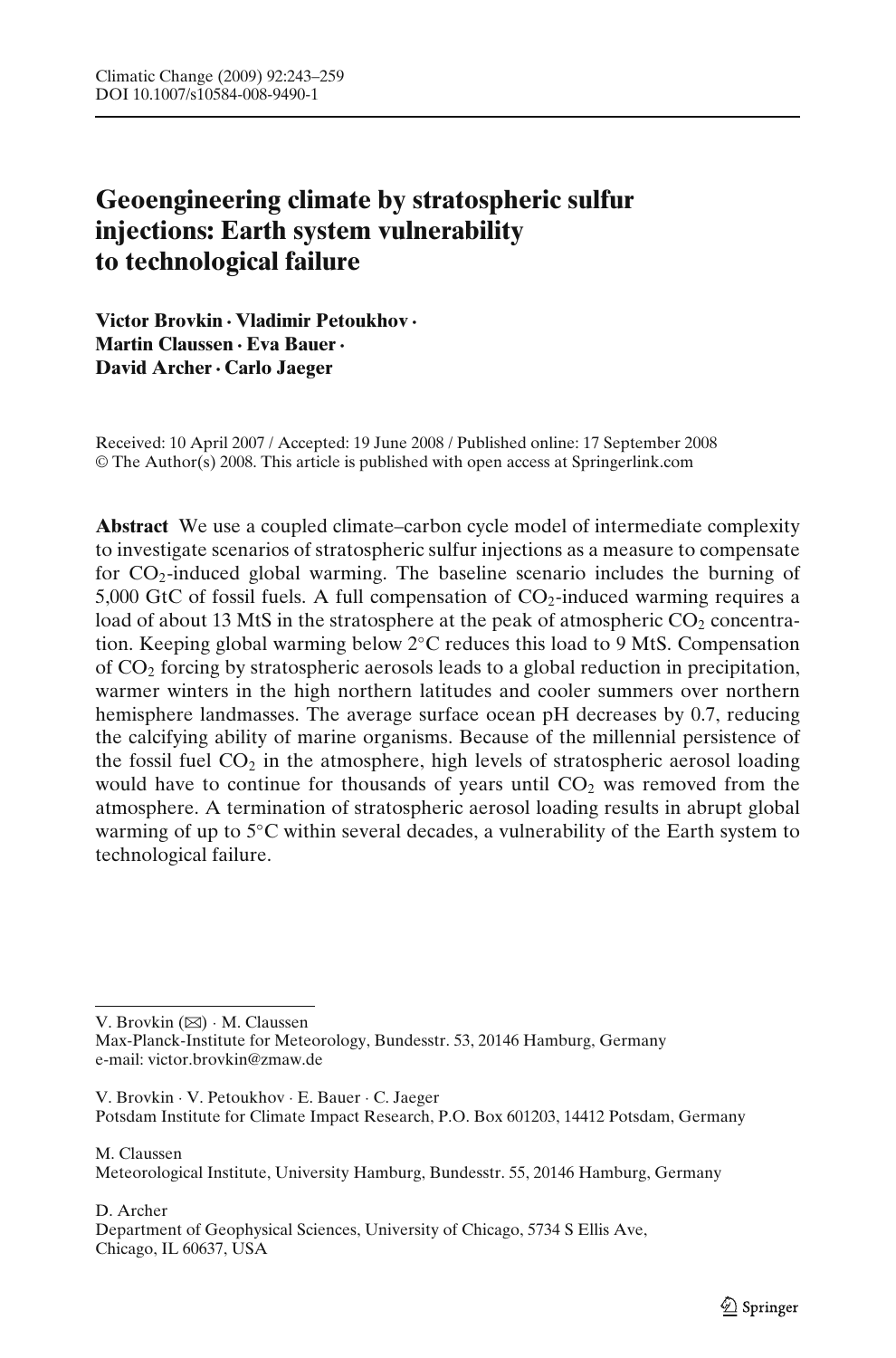# **1 Introduction**

Fossil fuel emissions are growing. Atmospheric  $CO<sub>2</sub>$  concentration is projected to increase to 540–970 ppmv (parts per million by volume) by the end of the 21st century (IPC[C](#page-15-0) [2001\)](#page-15-0). The worst-case scenario would be to burn all the available fossil fuel within the next several centuries, increasing atmospheric  $CO<sub>2</sub>$  concentration up to 1,400–1,800 ppmv. Globally-averaged annual surface air temperature could be warmer tha[n](#page-14-0) today by 5℃ for thousands of years (Archer and Brovkin [2008](#page-14-0); Ridgwell and Hargreave[s](#page-15-0) [2007](#page-15-0)), leading to the collapse of the major ice sheets and sea level rise ultimately of tens of meters. To avoid extreme climate change, current policy debates focus on a reduction in carbon emissions through increased energy efficiency and a shift from fossil fuels to renewable sources of energy, such as wind, solar, and geothermal energy, and biofuels, possibly complemented by large-scale use of nuclear energy. The ambitious plans of the European Union include a reduction in  $CO<sub>2</sub>$  emissions from their 1990 level by 20% by 2020. This is a challenging target, given that EU emissions in the year 2004 were 4.4% above the level for 1990, far from the Kyoto goal of a 10% reduction by the year 2012. At the same time, emissions are growing in developing countries not limited by Annex I of the Kyoto agreement, such as China and India. In the absence of visible progress in emission reductions, climate scientists have begun to discuss emergency approaches to cool the planet back to a secure level (Keit[h](#page-15-0) [2008\)](#page-15-0).

Such climate modification options had already been proposed by Budyk[o](#page-14-0) [\(1977\)](#page-14-0), who called the possibilities to inject sulfate aerosols into the stratosphere "artificial volcanos". As has happened after large volcanic eruptions, stratospheric aerosols could cool the Earth's surface by reducing the solar radiation reaching the lower atmosphere. This and other proposals for deliberate climate modifications (Marchett[i](#page-15-0) [1977\)](#page-15-0) raised serious concerns that our knowledge about the response of weather patterns to geoengineering is not yet adequate and that a forecast of long-term climate change with some "acceptable insurance" should be produced before any largescale climate modification scheme comes into operation (Kellogg and Schneide[r](#page-15-0) [1974\)](#page-15-0). Schneide[r](#page-15-0) [\(1996](#page-15-0), [2001\)](#page-15-0) warned about unexpected surprises in regional climate responses and pointed out the high probability that climate control would collapse on the centennial time scale necessary for the removal of anthropogenic  $CO<sub>2</sub>$  from the atmosphere. Recently, this proposal has been taken up by Crutze[n](#page-14-0) [\(2006](#page-14-0)) who suggested stratospheric aerosol emissions as a sort of "emergency brake" to prevent the climate system from going out of control. Wigle[y](#page-16-0) [\(2006\)](#page-16-0) compared effect of stratospheric aerosol emissions with volcanic eruptions and pointed out that to cool the climate down to the pre-industrial level, an emission on a scale of the Pinatubo eruption would be needed every second year. Other geo-engineering options include stabilization of the atmospheric  $CO_2$  concentration through pumping liquid  $CO_2$  into the deep ocean, land geological reservoirs (e.g., Hoffert et al[.](#page-14-0) [2002](#page-14-0)), or accelerating the carbonation of rock minerals (Lackne[r](#page-15-0) [2003](#page-15-0)). Some approaches suggest solar deflectors placed in space (Earl[y](#page-14-0) [1989;](#page-14-0) Hoffert et al[.](#page-14-0) [2002](#page-14-0)). These measures would modify the climate in different ways and have long-term consequences for the land and marine biosphere, which it is important to test with Earth system models.

Concerning aerosol injection, model simulations by Govindasamy and Caldeir[a](#page-14-0)  $(2000)$  $(2000)$  showed that, at a first approximation, the radiative forcing of  $CO<sub>2</sub>$  could be compensated by a reduction in solar radiation. A reduction in radiation would also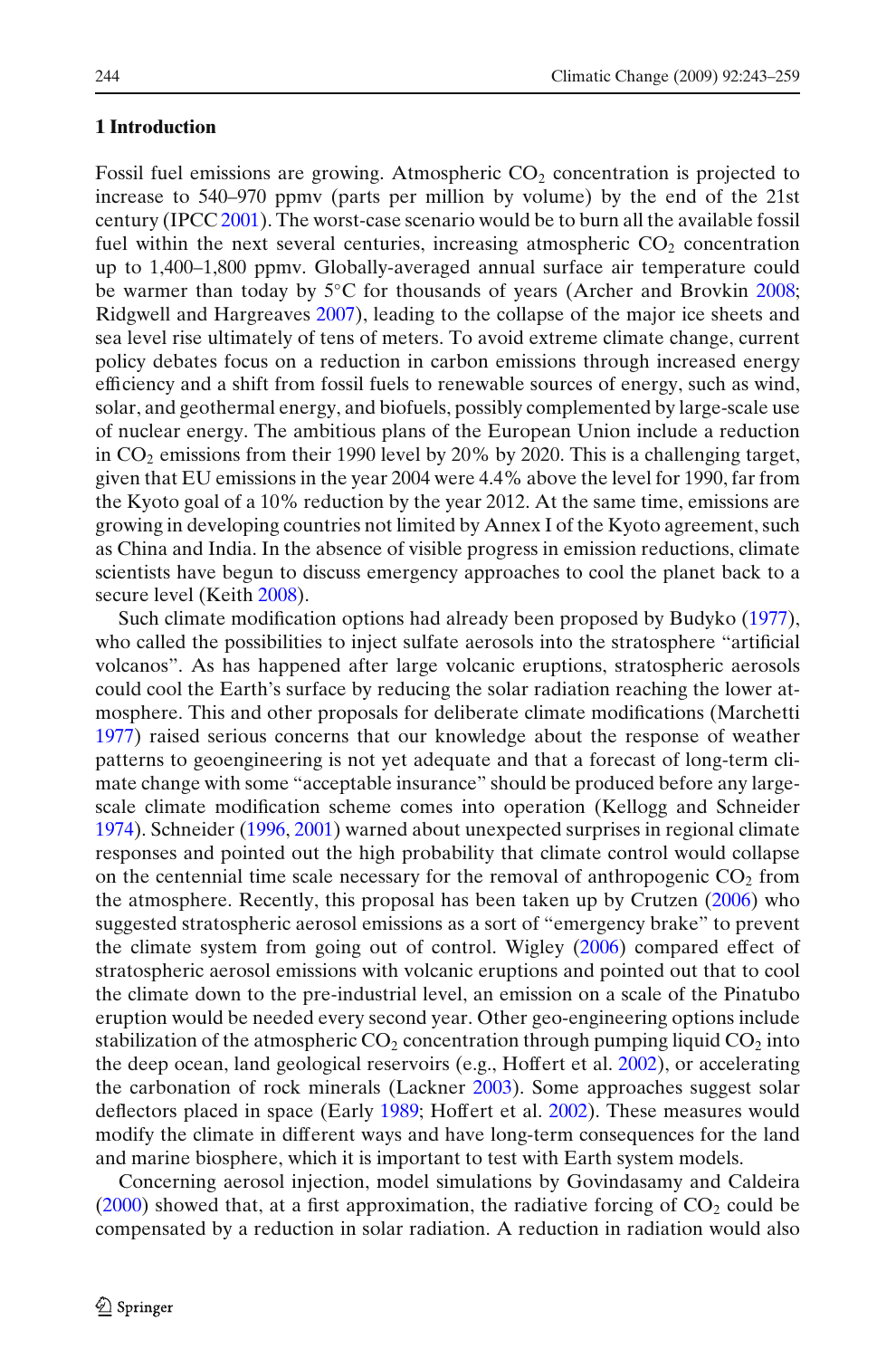mean a decrease in photosynthetically active radiation, but together with the increase in  $CO<sub>2</sub>$  concentration this would mean a net increase in the global plant productivity relative to present-day conditions (Govindasamy et al[.](#page-14-0) [2002\)](#page-14-0).

Here we use an Earth System model of intermediate complexity (EMIC), CLIMBER-2, to investigate the effect of compensating growing atmospheric  $CO<sub>2</sub>$ concentrations by injecting sulfur aerosols into the stratosphere. EMICs usually have a coarser spatial and temporal resolution than general circulation models, but they are computationally efficient and often include more climate system components than GCMs (Claussen et al[.](#page-14-0) [2002](#page-14-0)). That makes EMICs ideally suited for the fast calculation of the long-term consequences of  $CO<sub>2</sub>$  mitigation measures (Lenton et al[.](#page-15-0) [2006](#page-15-0); Plattner et al[.](#page-15-0) [2008](#page-15-0)).

We calculate the scenario of emission into the stratosphere of a sulfate aerosol homogeneously distributed over the globe at a rate sufficient to compensate for the global mean near-surface temperature change caused by the release of 5,000 GtC of fossil fuel, which is considered a conservative estimate of fossil fuel reserves (Kvenvolde[n](#page-15-0) [2002](#page-15-0)). In these scenarios, aerosol forcing compensates for any temperature increase above a certain threshold:  $0^\circ$ ,  $2^\circ$ , or  $4^\circ$ C. We run our coupled climate– carbon cycle model for 10,000 years to evaluate the long-term dynamics of climate change,  $CO<sub>2</sub>$ , and compensating sulfate forcing. We analyze the regional patterns of climate change at the  $CO<sub>2</sub>$  concentration peak (around year 2300) and illustrate an inherent risk of albedo enhancement with a scenario of a sudden technological breakdown of aerosol loading to the atmosphere. We comment on the economic costs of aerosol emissions in Section [4.](#page-11-0)

# **2 Methods**

# 2.1 Climate–carbon cycle model

CLIMBER-2.3 includes a 2.5-dimensional statistical–dynamical atmosphere module with a coarse spatial resolution of  $10°$  in latitude and  $51°$  in longitude (Ganopolski et al. [2001;](#page-14-0) Petoukhov et al. [2000\)](#page-15-0). The ocean component has three zonally averaged basins with a latitudinal resolution of 2.5◦ and 20 unequal vertical levels. A zonally averaged sea-ice module predicts ice thickness and concentration and includes ice advection. The model includes a terrestrial biosphere model, an oceanic biogeochemistry model, and a phosphate-limited model for marine biota (Brovkin et al[.](#page-14-0) [2002\)](#page-14-0). A deep-ocean carbonate sediment model (Arche[r](#page-14-0) [1991](#page-14-0)) calculates the carbonate compensation necessary to account for a long-term  $CO<sub>2</sub>$  uptake by the ocean. In response to a doubling of the atmospheric  $CO<sub>2</sub>$  concentration, the mean annual global surface air temperature and precipitation increase by 2.6◦C and 9%, respectively. These values are within an uncertainty range of general circulation models (Petoukhov et al[.](#page-15-0) [2005](#page-15-0)).

# $2.2 \text{ CO}_2$  scenarios

The  $CO<sub>2</sub>$  emissio[n](#page-14-0) scenario is taken from (Archer and Brovkin [2008\)](#page-14-0). This idealized scenario resembles the historical trend of fossil fuel burning from year 1700 until 2000. It assumes an emission of 5,000 GtC with 90% of this amount released during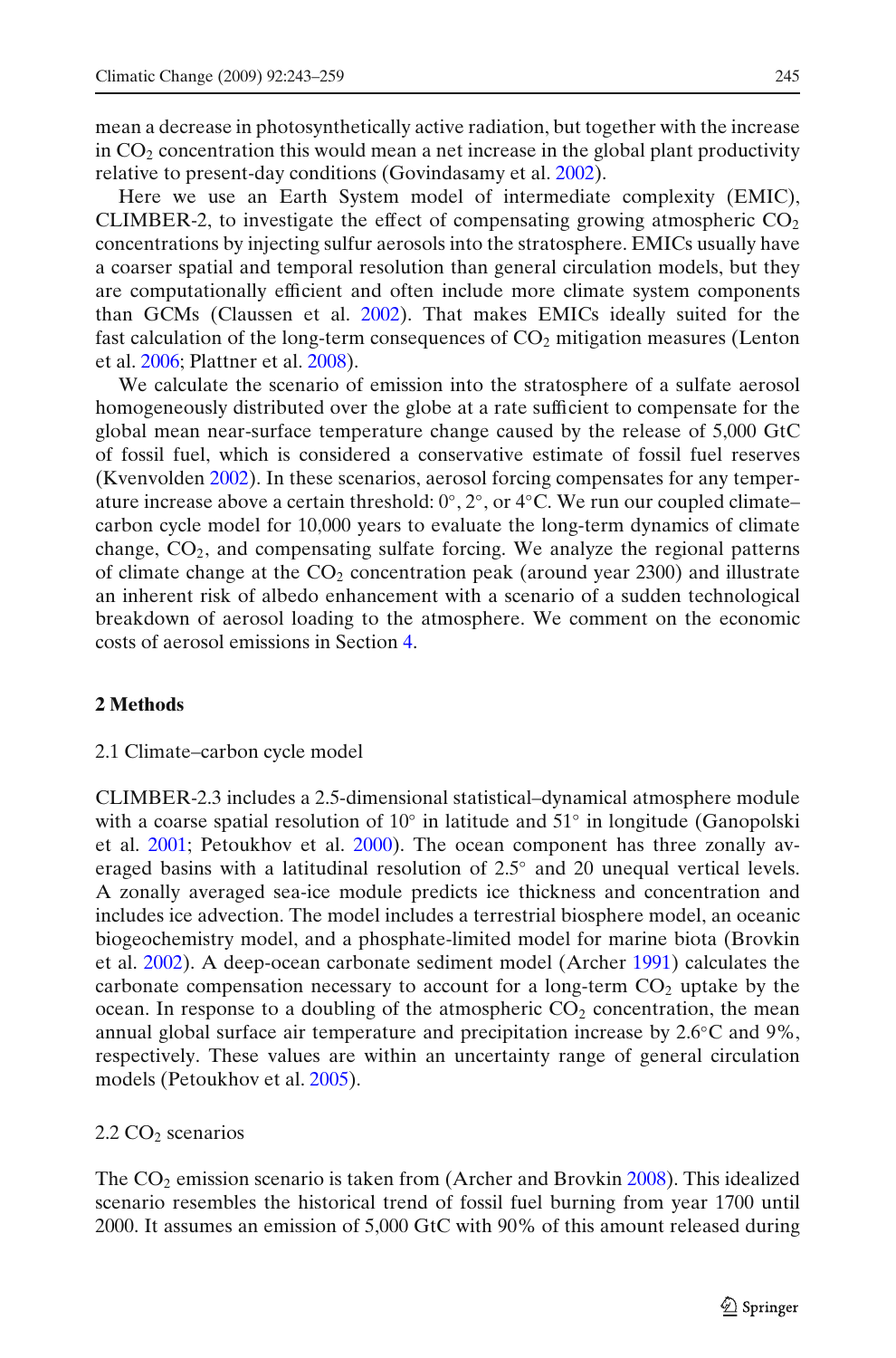the period 2000–2300 (Fig. 1). A peak emission rate of 25 GtC/year is reached in year 2150. Although the amount of 5,000 GtC seems large, especially in comparison with total historical emissions of about 300 GtC, this scenario implies less fossil fuel burning in the twenty-first century than assumed by the IPCC SRES A2 scenario (Fig. 1, red line).

In all simulations, anthropogenic  $CO<sub>2</sub>$  emissions are added to the atmosphere and then interactively redistributed between the ocean and atmosphere in accordance with atmosphere–sea gas exchange. In these simulations, we neglected the land– atmosphere carbon flux for several reasons. At present and in the near future, the land carbon uptake substantially reduces the airborne fraction of fossil fuel emissions (Bala et al[.](#page-14-0) [2005](#page-14-0)), but on a millennial time scale and for 5,000 GtC of fossil fuel emission, the amount of carbon uptake or release from the land biosphere will be small compared to the uptake of  $CO<sub>2</sub>$  by the ocean. Besides, we do not possess a prognostic model of land-use change or a scenario of land-use change after 2100. In addition, the role of land carbon in the global carbon balance in the future is quite uncertain. Simulations performed with different models suggest that land can be either a sink or a source of greenhouse gases depending on the soil respiration response to temperature change (Cramer et al[.](#page-14-0) [2001;](#page-14-0) Friedlingstein et al[.](#page-14-0) [2006\)](#page-14-0) and land-use dynamics (Sitch et al[.](#page-15-0) [2005](#page-15-0)). Hence we focus here on the ocean uptake and do not account for changes in land carbon storages to a first approximation. A weathering flux of  $CaCO<sub>3</sub>$  to the ocean (which balances the deep-ocean carbonate sedimentation in the pre-industrial simulation) was kept constant.

Radiative forcing of atmospheric  $CO<sub>2</sub>$  is accounted for in all simulations. We have not considered here radiative forcing of greenhouse gases other than  $CO<sub>2</sub>$ , or the forcing of tropospheric sulfate aerosols. At present, negative radiative forcing of tropospheric aerosols roughly compensates the positive forcing of non- $CO<sub>2</sub>$  greenhouse gases, such as CH<sub>4</sub> or N<sub>2</sub>O, but in the future a reduction in tropospheric aerosol emissions could lead to an additional warming effect. This would require even stronger compensation by stratospheric aerosol emissions than in our simulations.

A second scenario of  $CO_2$  dynamics is a stabilization of global temperature at  $2°C$ threshold with  $CO<sub>2</sub>$  forcing only. This scenario was chosen to compare pure  $CO<sub>2</sub>$ forcing with combined  $CO<sub>2</sub>$  and aerosol forcings which keep the global temperature at the same threshold.



**Fig. 1** Scenario of anthropogenic fossil fuel release of 5,000 GtC used in all simulations (*black line*), after (Archer and Brovki[n](#page-14-0) [2008\)](#page-14-0). Fossil fuel emissions from IPCC SRES A2 scenario for years 2000– 2100 (*red line*)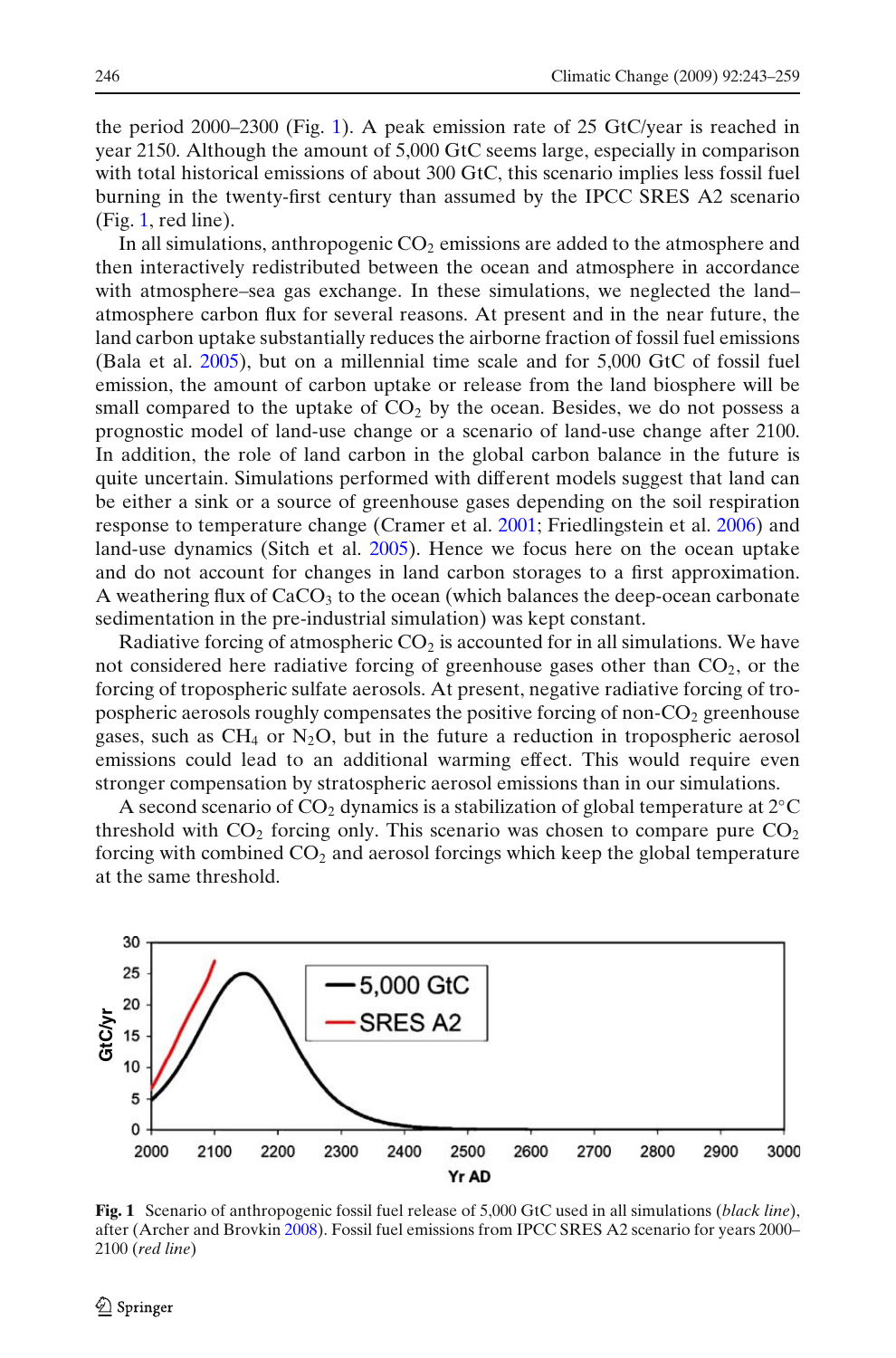<span id="page-4-0"></span>2.3 Stratospheric aerosol forcing

The compensating stratospheric aerosol emission scenario is calculated so that the resultant change in the global mean near-surface temperature due to the combined CO<sub>2</sub> and aerosol effects,  $T_g$ , does not exceed a target temperature  $T_g^* = T_g^0 + \Delta T_g$ .

$$
T_g \le T_g^0 + \Delta T_g \tag{1}
$$

where  $T_g^0$  is the pre-industrial annual mean surface air temperature, and  $\Delta T_g$  is a target change in temperature (taken as  $0^{\circ}$ ,  $2^{\circ}$ , and  $4^{\circ}$ C).

Calculation of the radiative effect of essentially non-absorptive stratospheric aerosol is conducted according to the following algorithm (Charlson et al[.](#page-14-0) [1991](#page-14-0)). The solar constant  $I_0$  in the model is replaced by

$$
\tilde{I}_0(t,\varphi) = I_0\left(1 - A^{\text{str}}(t,\varphi)\right) \tag{2}
$$

where

$$
A^{\text{str}}(t,\varphi) = \beta \left[1 - \exp\left\{-\delta_a^{\text{str}}(t)\sec\xi(t,\varphi)\right\}\right]
$$
(3)

is albedo of the stratospheric sulfate aerosol dependent on latitude  $\varphi$  and time *t*. Thus we account for the effect of multiple reflections between the stratospheric sulfate aerosol layer and the underlying atmosphere and surface. In (3), sec  $\xi(t, \varphi)$  is the secant of the solar zenith angle  $\xi(t, \varphi)$ ,  $\beta = 0.23$  is the upward scattered fraction for the stratospheric sulfate aerosol particles, and  $\delta_a^{\text{str}}(t)$  is the stratospheric sulfate aerosol optical thickness. Here we assume, in line with Charlson et al[.](#page-14-0) [\(1991](#page-14-0)) and Chylek and Won[g](#page-14-0) [\(1995](#page-14-0)), that the upscattering fraction  $\beta$  can be assigned a constant value, which corresponds to an average solar zenith angle. The optical thickness is calculated as

$$
\delta_a^{\text{str}}(t) = \sigma_a^{\text{str}} B_a^{\text{str}}(t) \,, \tag{4}
$$

where  $\sigma_a^{\text{str}}=3.5 \text{ m}^2/\text{g}$  is the value of the mass-scattering cross-section specified for the stratospheric sulfate aerosol and  $B_a^{\text{str}}(t)$  is the stratospheric sulfate aerosol loading  $(in g/m<sup>2</sup>)$ .

We assume that stratospheric sulfate aerosol is homogeneously distributed over the globe. The dynamics of the atmospheric load is calculated as a relaxation towards target temperature in the case that  $CO<sub>2</sub>$ -induced warming overshoots the target:

$$
\frac{\partial B_a^{\text{str}}(t)}{\partial t} = \begin{cases} k\left(T_g\left(t\right) - T_g^*\right), \text{ if } T_g\left(t\right) \ge T_g^* \text{ or } B_a^{\text{str}}(t) > 0\\ 0, \text{ if } T_g\left(t\right) < T_g^* \text{ and } B_a^{\text{str}}(t) = 0 \end{cases},\tag{5}
$$

where *k* (temperature sensitivity to aerosol emission) is a control parameter which determines how quickly the temperature  $T_g$  (*t*) approaches the target temperature  $T_g^*$ . A value of  $k = 0.01$  g/(m<sup>2</sup>s K) was used for keeping the temperature near the target with precision  $\varepsilon = 0.1$ °C, fulfilling the condition  $T_g(t) < T_g^* + \varepsilon$ .

The rate of anthropogenic emission of the sulfate aerosol into the stratospheric layer,  $E_a^{\text{str}}(t)$ , was calculated in accordance with the balance equation

$$
\frac{\partial B_a^{\text{str}}(t)}{\partial t} = E_a^{\text{str}}(t) - \frac{B_a^{\text{str}}(t)}{\tau_a^{\text{str}}},\tag{6}
$$

 $\mathcal{D}$  Springer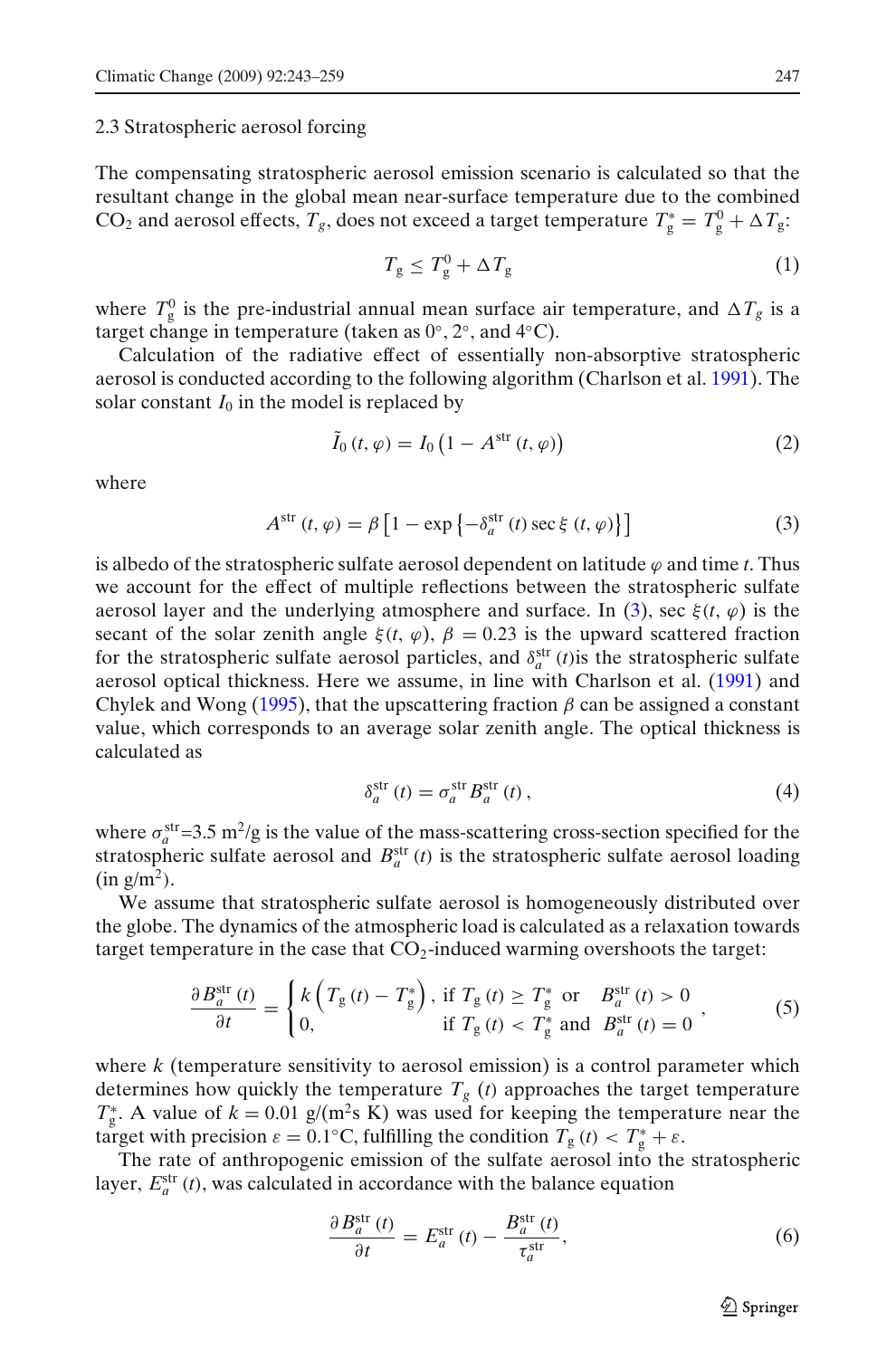where  $\tau_a^{\text{str}}$  is the residence time for the stratospheric sulfate aerosol. Substituting equation  $(5)$  into  $(6)$  gives the emission rate as

$$
E_a^{\text{str}}(t) = \frac{\partial B_a^{\text{str}}(t)}{\partial t} + \frac{B_a^{\text{str}}(t)}{\tau_a^{\text{str}}} = \max\left(k\left(T_g\left(t\right) - T_g^*\right) + \frac{B_a^{\text{str}}(t)}{\tau_a^{\text{str}}}, 0\right). \tag{7}
$$

# 2.4 Numerical experiments

The background simulation CTRL includes the release of 5,000 GtC and no compensation for  $CO<sub>2</sub>$ -induced warming. Simulations AER0, AER2, and AER4 denote the aerosol-induced compensation of global temperature above thresholds of  $0°$ ,  $2°$ , and 4◦C, respectively, in accordance with Eqs. [1–](#page-4-0)7. Simulation 2◦CO2 is a simulation with pure  $CO<sub>2</sub>$  forcing which keeps global annual mean temperature increase at the  $2^{\circ}$ C level. Run INS2 is the same as AER2 but with compensation for radiative CO<sub>2</sub> forcing achieved through a reduction in the solar constant. The insolation forcing differs from the aerosol forcing because the latter includes the effect of multiple reflections between the stratospheric aerosol layer and land surfaces (as well as clouds) which is increasing from equator to poles. Therefore, the effective aerosol albedo  $A<sup>str</sup>(t, \varphi)$  depends on the latitude in the AER2 simulation. In the INS2 simulation, the aerosol effect is absent and the solar irradiation is equally reduced at each latitude. Simulation AER2CEASE follows AER2 till the year 2300 then sulfur emissions are set to zero. This scenario imitates an abrupt termination of aerosol compensation due to technological failure, a catastrophic event, or the inability to continue the sulfur emissions due to lack of resources.

#### **3 Results**

The temperature increase in the CTRL scenario reaches 2◦C and 4◦C in 2070 and 2130, respectively (Fig. [2a](#page-6-0)). A maximum value of about  $7^{\circ}$ C appears around the year 2350. Afterwards, the global temperature stays almost constant despite a decrease in the  $CO<sub>2</sub>$  concentration from a maximum of 1900 ppmv in the year 2320 to a value of 1,570 ppmv in year 3000 (Fig. [2b](#page-6-0)). This slow response of temperature is due to the long turnover time of the deep ocean where warming reaches its maximum in about year 3500 (not shown).

Compensation of  $CO<sub>2</sub>$ -induced warming by stratospheric aerosols leads to stabilization of global temperature at levels of 0, 2, and  $4°C (Fig. 2a) and even to a$  $4°C (Fig. 2a) and even to a$  $4°C (Fig. 2a) and even to a$ reduction in atmospheric  $CO_2$  concentration because of the increasing  $CO_2$  solubility in the ocean (Friedlingstein et al[.](#page-14-0) [2006;](#page-14-0) Scheffer et al[.](#page-15-0) [2006\)](#page-15-0). The feedback leads to a difference of 200 ppmv (ca. 15%) between CTRL and AER0 simulations in the year 3000. An increase in carbon uptake in simulations with stratospheric aerosol injections due to an absence of temperature-driven suppression of carbon sinks was recently reported by M[a](#page-15-0)tthews and Caldeira [\(2007](#page-15-0)).

Stratospheric sulfur loads calculated in accordance with Eqs. [1–5](#page-4-0) reach their maxima around year 2350 at about 13, 9, and 5 MtS for 0, 2, and  $4°C$  thresholds, respectively (Fig. [2c](#page-6-0) and Table [1\)](#page-7-0). Crutze[n](#page-14-0) [\(2006](#page-14-0)) calculated a load of 5.3 MtS for mitigating a radiative forcing of doubling of the  $CO<sub>2</sub>$  concentration. In the AER0 scenario, a load of 12.7 MtS in the year 2300 compensates for an approximately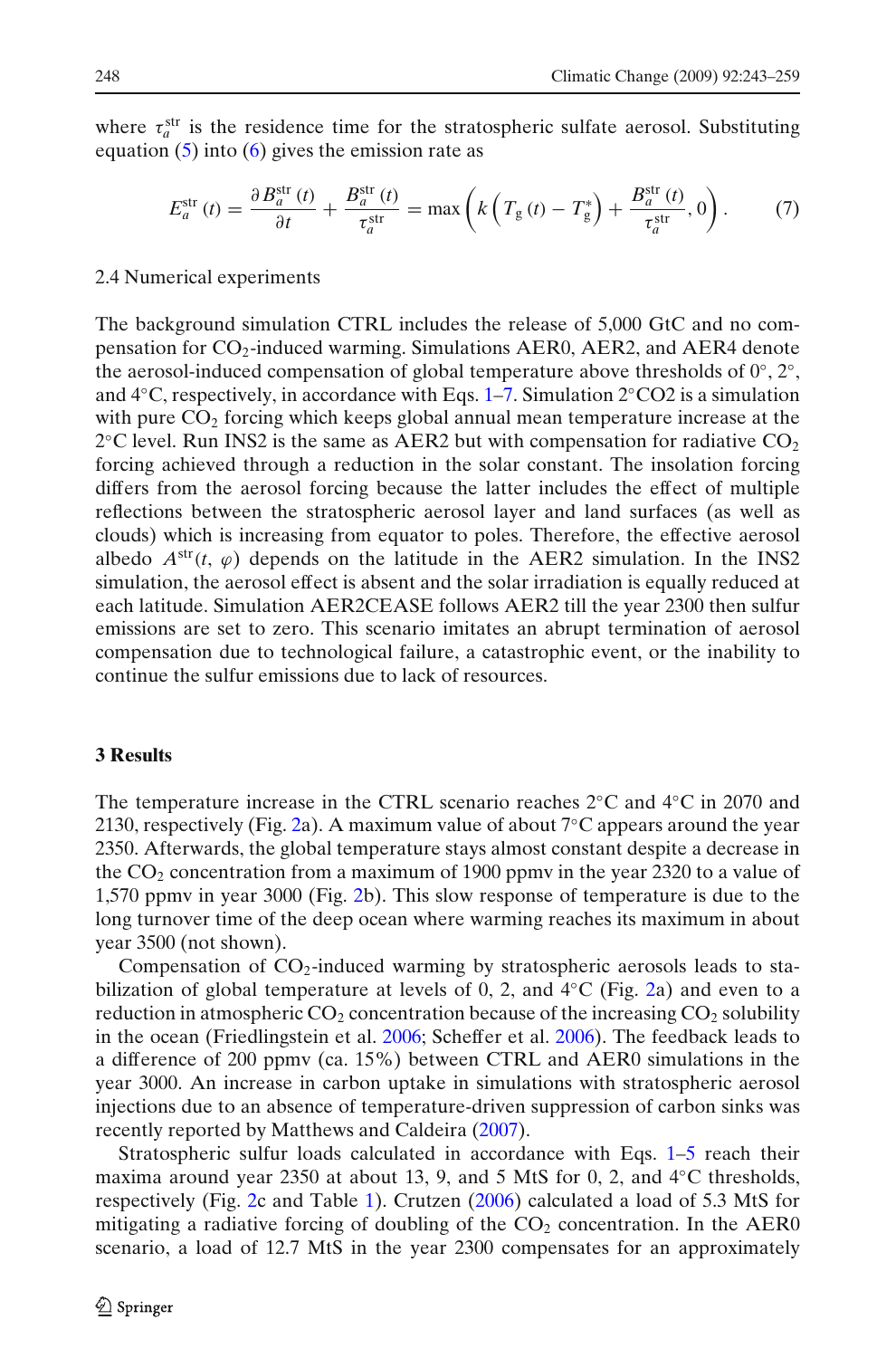<span id="page-6-0"></span>

**Fig. 2** Simulated changes in global mean annual surface air temperature in  $\rm{°C}$  (a), atmospheric CO<sub>2</sub> concentration in ppmv (**b**), 10-year average of stratospheric sulfur load in MtS (**c**), and global mean surface ocean pH (**d**)

6.5-fold increase in the atmospheric  $CO<sub>2</sub>$  concentration from 280 to 1,836 ppmv. Assuming a logarithmic dependence of the radiative forcing on the  $CO<sub>2</sub>$  concentration, the 5.3 MtS load for the doubling of the  $CO<sub>2</sub>$  level would correspond to a 14.3 MtS load for the 6.5-fold increase in  $CO<sub>2</sub>$ . Since the load in the AER0 scenario compensates not for the radiative forcing of  $CO<sub>2</sub>$  but for a surface air warming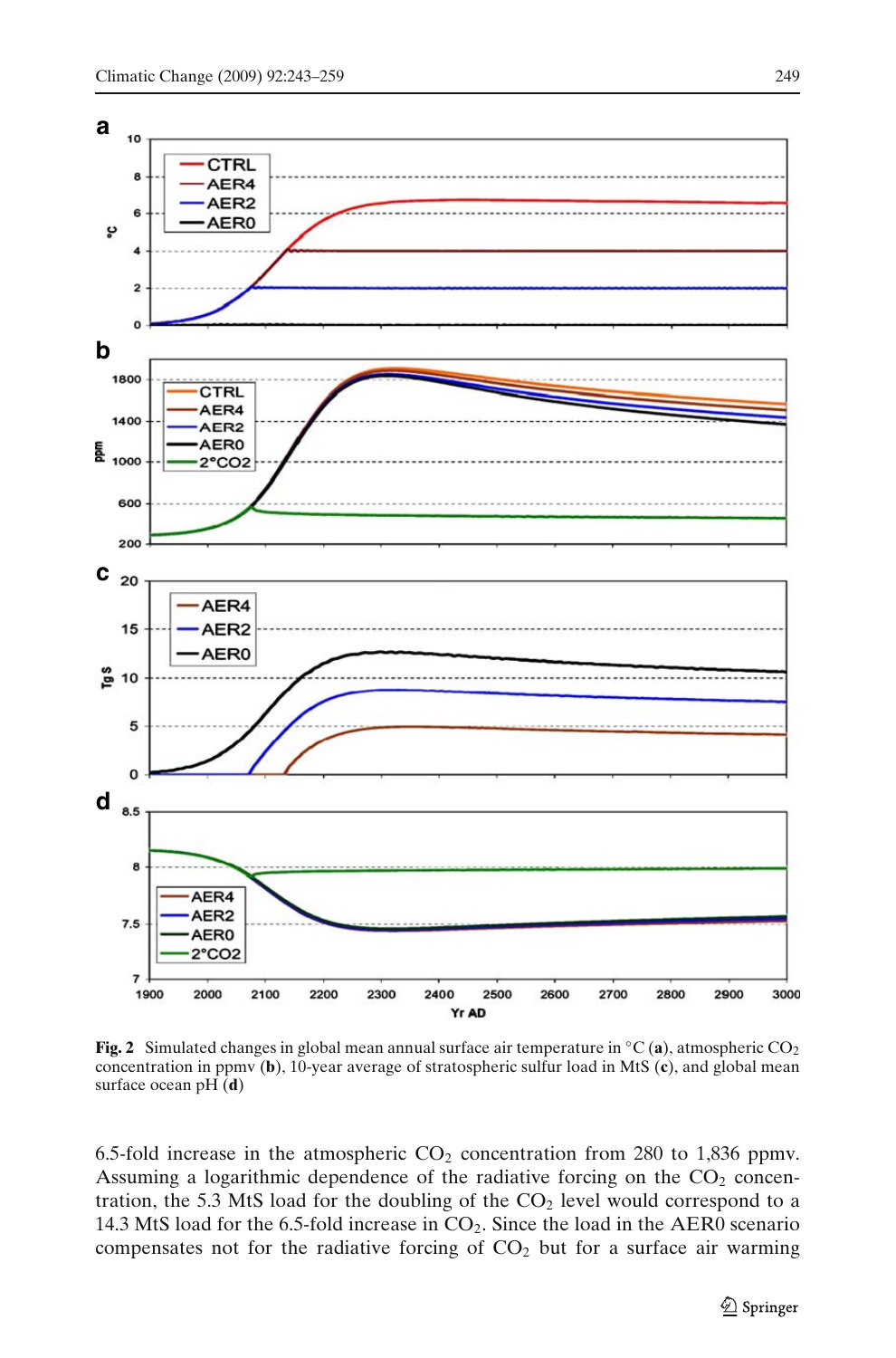| Simulation                  |             |                | Atmospheric Sulfur load, Global $\Delta T^1$ , Global $\Delta P^2$ , |      | Surface  | Oceanic uptake, |
|-----------------------------|-------------|----------------|----------------------------------------------------------------------|------|----------|-----------------|
|                             | $CO2$ , Ppm | Tg S           | $^{\circ}C$                                                          | $\%$ | ocean pH | GtC/year        |
| <b>Year 2100</b>            |             |                |                                                                      |      |          |                 |
| $2^{\circ}$ CO <sub>2</sub> | 513         | $\overline{0}$ | $\overline{c}$                                                       | 8    | 7.95     | 1.7             |
| AER <sub>0</sub>            | 732         | 6.2            | $\mathbf{0}$                                                         | $-1$ | 7.83     | 5.4             |
| AER <sub>2</sub>            | 736         | 2.3            | $\mathfrak{2}$                                                       | 8    | 7.82     | 5.3             |
| AER4                        | 740         | $\overline{0}$ | 2.8                                                                  | 12   | 7.82     | 5.0             |
| Year 2300                   |             |                |                                                                      |      |          |                 |
| $2^{\circ}$ CO <sub>2</sub> | 487         | $\overline{0}$ | $\overline{c}$                                                       | 8    | 7.97     | 0.7             |
| AER <sub>0</sub>            | 1836        | 12.7           | $\Omega$                                                             | $-3$ | 7.46     | 3.9             |
| AER <sub>2</sub>            | 1852        | 8.7            | $\overline{2}$                                                       | 7    | 7.45     | 3.7             |
| AER4                        | 1886        | 4.9            | $\overline{4}$                                                       | 17   | 7.44     | 3.3             |
| Year 3000                   |             |                |                                                                      |      |          |                 |
| $2^{\circ}$ CO <sub>2</sub> | 459         | $\overline{0}$ | $\mathfrak{2}$                                                       | 8    | 8.01     | 0.3             |
| AER <sub>0</sub>            | 1372        | 10.6           | $\overline{0}$                                                       | $-2$ | 7.57     | 0.9             |
| AER <sub>2</sub>            | 1439        | 7.5            | $\overline{2}$                                                       | 7    | 7.55     | 0.8             |
| AER4                        | 1512        | 4.1            | $\overline{4}$                                                       | 17   | 7.53     | 0.8             |
| Year 10,000                 |             |                |                                                                      |      |          |                 |
| $2^{\circ}$ CO <sub>2</sub> | 438         | $\overline{0}$ | $\overline{2}$                                                       | 8    | 7.99     | 0.05            |
| AER <sub>0</sub>            | 864         | 7.2            | $\boldsymbol{0}$                                                     | $-1$ | 7.77     | 0.03            |
| AER <sub>2</sub>            | 894         | 4.6            | $\overline{2}$                                                       | 7    | 7.76     | 0.03            |
| AER4                        | 933         | 1.8            | $\overline{4}$                                                       | 17   | 7.74     | 0.03            |

<span id="page-7-0"></span>**Table 1** Simulation results for years 2100, 2300, 3000, and 10,000 A.D.

which is not yet equilibrated in the year 2300 because of the thermal inertia of the ocean, our estimate of the load comes very close to the estimate calculated by Crutze[n](#page-14-0) [\(2006](#page-14-0)).



**Fig. 3** Climate change in year 2300 relative to pre-industrial, simulation AER0. Shown are 10-year averaged changes in surface air temperature, ◦C, for December–January–February (**a**) and June– July–August (**b**). (**c**) and (**d**) are for changes in precipitation, in mm/day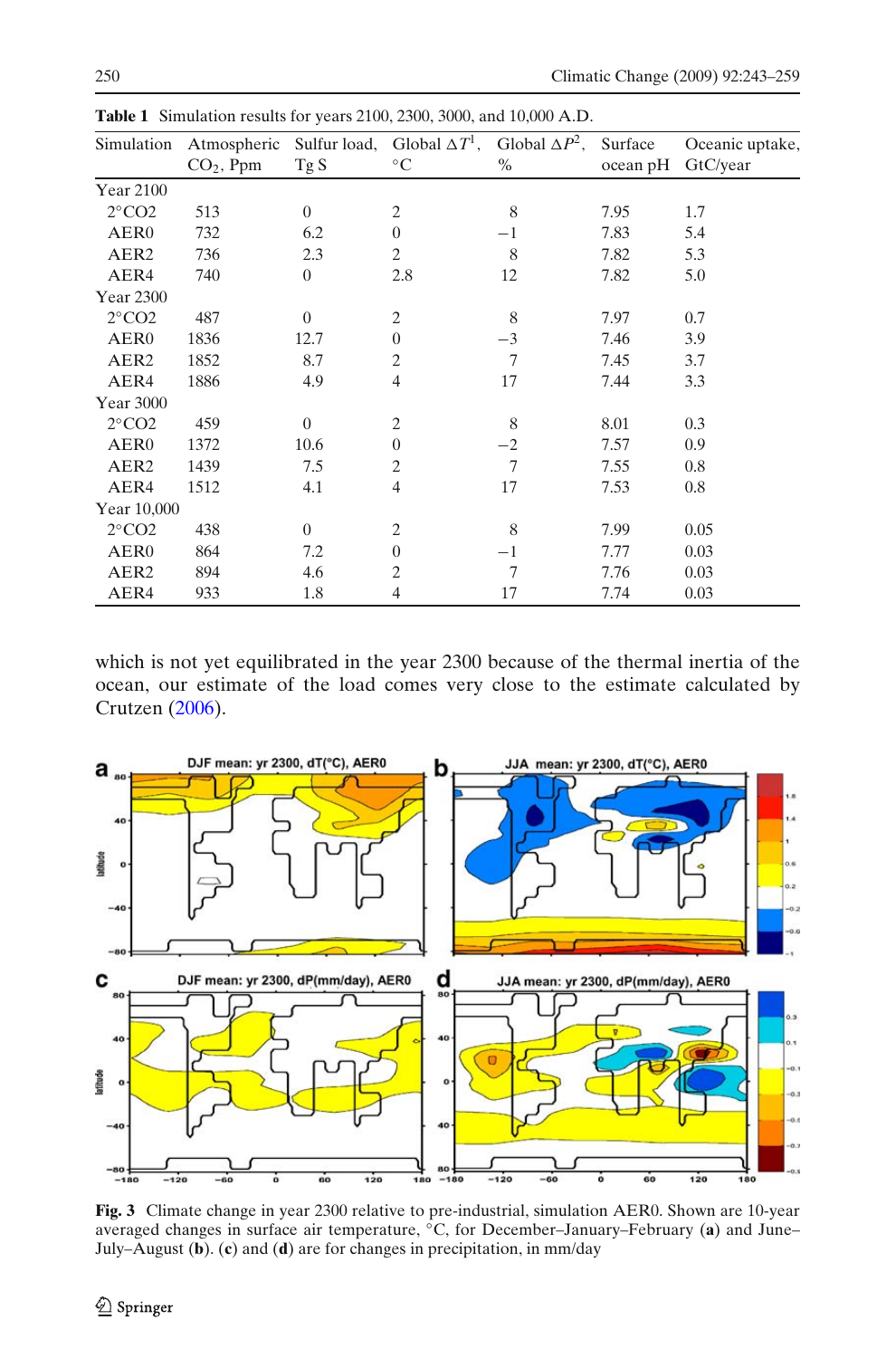<span id="page-8-0"></span>The loads decrease after the peak around 2350, following the  $CO<sub>2</sub>$  dynamics as they compensate for the radiative forcing of excessive  $CO<sub>2</sub>$ . However, even in the year 10,000 almost 8,000 years after the load peak, the loads are reduced only to 40– 60% of their maxima (Table [1\)](#page-7-0) because of the millennial lifetime of fossil fuel  $CO<sub>2</sub>$  in the atmosphere (Archer and Brovki[n](#page-14-0) [2008\)](#page-14-0). During the first thousand years after the end of the  $CO<sub>2</sub>$  emissions, an oceanic carbon uptake is constrained by  $CO<sub>2</sub>$  mixing in the deep ocean and dissolution of carbonate sediments on the ocean floor. On a longer time scale, the oceanic uptake is regulated by an imbalance between terrestrial weathering and carbonate sedimentation (the carbonate compensation mechanism, see Archer et al. [1997](#page-14-0); Broecker and Peng [1987\)](#page-14-0). In the year 10,000, carbonate compensation results in a small but not negligible carbon uptake  $\left($  <0.1 GtC/year, Table [1\)](#page-7-0). Carbonate compensation leads to a slow increase in the total oceanic alkalinity, a lowering of atmospheric  $CO<sub>2</sub>$  concentration, and a slow increase in oceanic pH from their minima around year 2300 (Fig. [2d](#page-6-0) and Table [1\)](#page-7-0).

Regional patterns of the difference between aerosol and  $CO<sub>2</sub>$  forcings are shown in Fig. [3.](#page-7-0) In the AER0 simulation, globally averaged annual changes in air surface temperature are zero, but regional and seasonal temperature changes are substantial. During winter, polar regions are warmer by up to  $2°C$  in both the northern (Fig. [3a](#page-7-0))

**Fig. 4** Changes in surface air temperature (◦C) in year 2300 relative to pre-industrial, simulation 2◦CO2 (**a**). Difference in surface air temperature between simulations AER2 and 2◦CO2 in year 2300 (**b**). Difference in surface air temperature between simulations INS2 and 2◦CO2 in year 2300 (**c**). Shown are 10-year averaged values for December–January–February

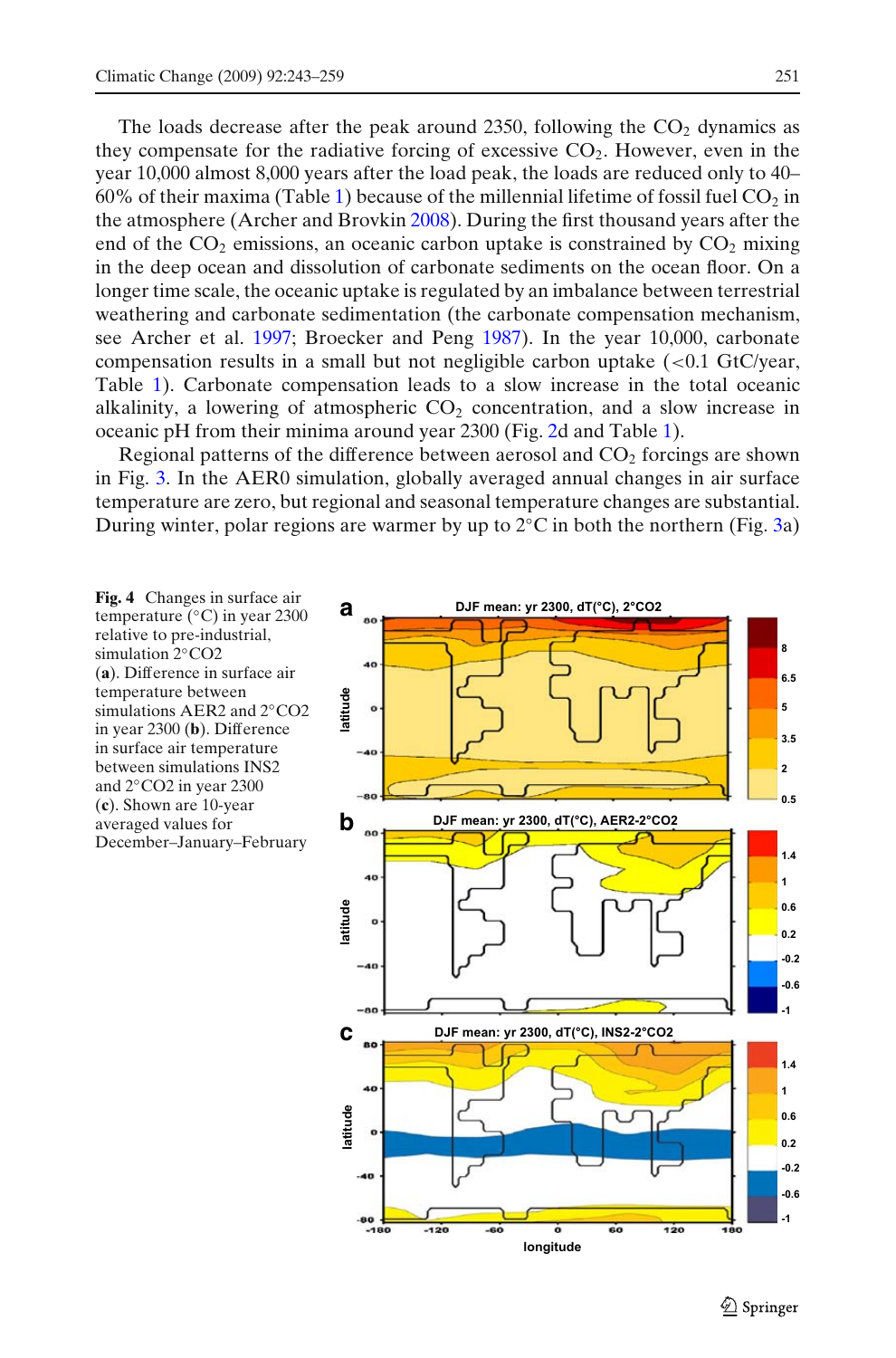<span id="page-9-0"></span>and southern (Fig. [3b](#page-7-0)) hemispheres. The aerosol forcing is almost absent in high latitudes during winter time when the solar radiation flux is very small, while the longwave radiative  $CO<sub>2</sub>$  forcing is active during all seasons. In summer, negative radiative forcing of aerosols leads to about 1◦C cooling over North America and Eurasia (Fig. [3b](#page-7-0)). At the same time, a warming of  $0.5-1$ °C is simulated over the Tibetan plateau and North Africa. These regions have a relatively high surface albedo and adding an aerosol layer does not make their planetary albedo higher but lower. Aerosol over bright surfaces increases the multiple scattering of light between the surface and the atmosphere thereby enhancing the absorption of solar radiation. As a result, the air temperature over the regions with high surface albedo increases (Fig. [3b](#page-7-0)). In monsoon regions in East and South-East Asia, cooling leads to a reduction in precipitation. This is caused by a reduction in monsoon intensity associated with surface cooling and a reduced temperature gradient between ocean and land. In southern Europe and subtropical North America, summer aridity is increased as well. Precipitation is lowered over tropical land masses during all seasons (Fig. [3c](#page-7-0)–d), except for tropical Asian regions during June–August (Fig. [3d](#page-7-0)).

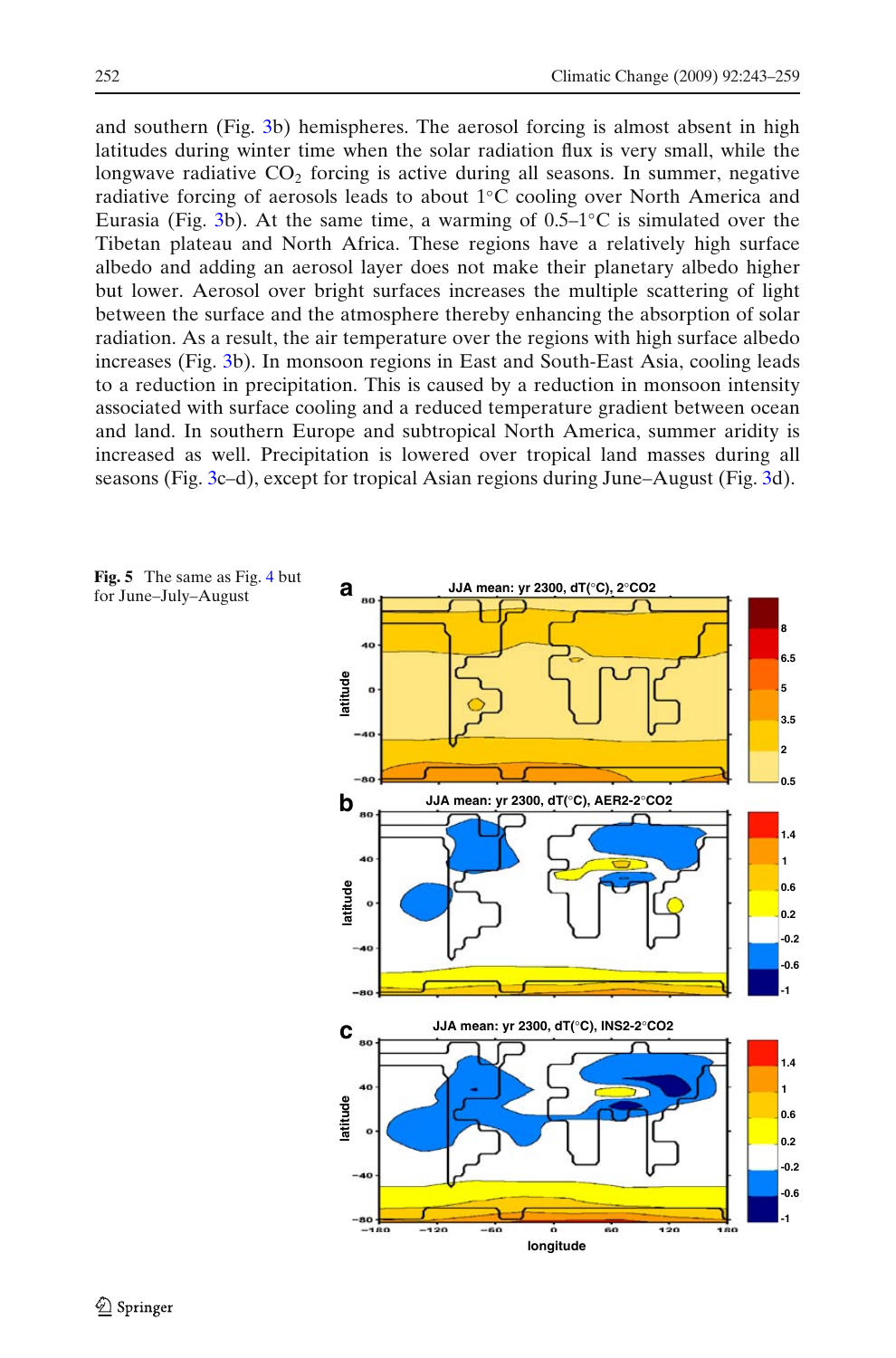The AER0 scenario with complete compensation of  $CO<sub>2</sub>$ -induced warming requires a major effort as today's climate is about 1◦C warmer than during the preindustrial period. Stabilization of global warming at 2◦C is more feasible. In the  $2°CO2$  simulation, climate is stabilized by reduction of  $CO<sub>2</sub>$  emissions, keeping the climate at the 2◦C warming threshold. This warming is not homogeneous. An increase in temperature in the winter polar regions is very pronounced (up to  $8°C$  in the northern hemisphere, Fig. [4a](#page-8-0)), while warming in tropics and subtropics is below  $2^{\circ}$ C in all seasons (Figs. [4a](#page-8-0) and [5a](#page-9-0)). This is a typical fingerprint of  $CO_2$  $CO_2$  forcing (IPCC  $2001$ ). Superposition of  $CO<sub>2</sub>$  and aerosol forcings has its typical geographical patterns as well. In the AER2 simulation, winter warming in polar regions is stronger by about 1 °C than in the 2 °CO2 simulation because of the higher  $CO<sub>2</sub>$  concentration (Figs. [4b](#page-8-0) and [5b](#page-9-0)). During summer, surface air over northern hemisphere landmasses is cooler by about 0.5◦C because of the negative radiative forcing of aerosols with the exception of the Tibetan plateau and North Africa regions which have relatively high surface albedo.

In the INS2 simulation, excessive  $CO<sub>2</sub>$  forcing is compensated by interactive adjustment of solar irradiance (4% reduction in year 2300). Geographical patterns of temperature change due to insolation (Figs. [4c](#page-8-0) and [5c](#page-9-0)) are similar to temperature patterns of aerosol forcing (Figs. [4b](#page-8-0) and [5b](#page-9-0)) but more pronounced. Compensation with insolation reduction causes a slight cooling (about  $0.3\degree C$ ) in the tropical regions and cooling of up to 1◦C over Eurasia and North America during summer (Fig. [5c](#page-9-0)).

A scenario of sudden technological breakdown AER2CEASE assumes the AER2 scenario until 2300 and with no sulfate emissions hereafter. The atmospheric sulfur load declines to zero within several years (Fig. 6a) and global temperature increases immediately (Fig. 6c). The abrupt warming reaches  $4\degree$ C in a few decades and asymp-



**Fig. 6** Dynamics of stratospheric sulfur load in MtS (**a**) and changes in mean surface air temperature in ◦C in simulations AER2CEASE and CTRL (**b**)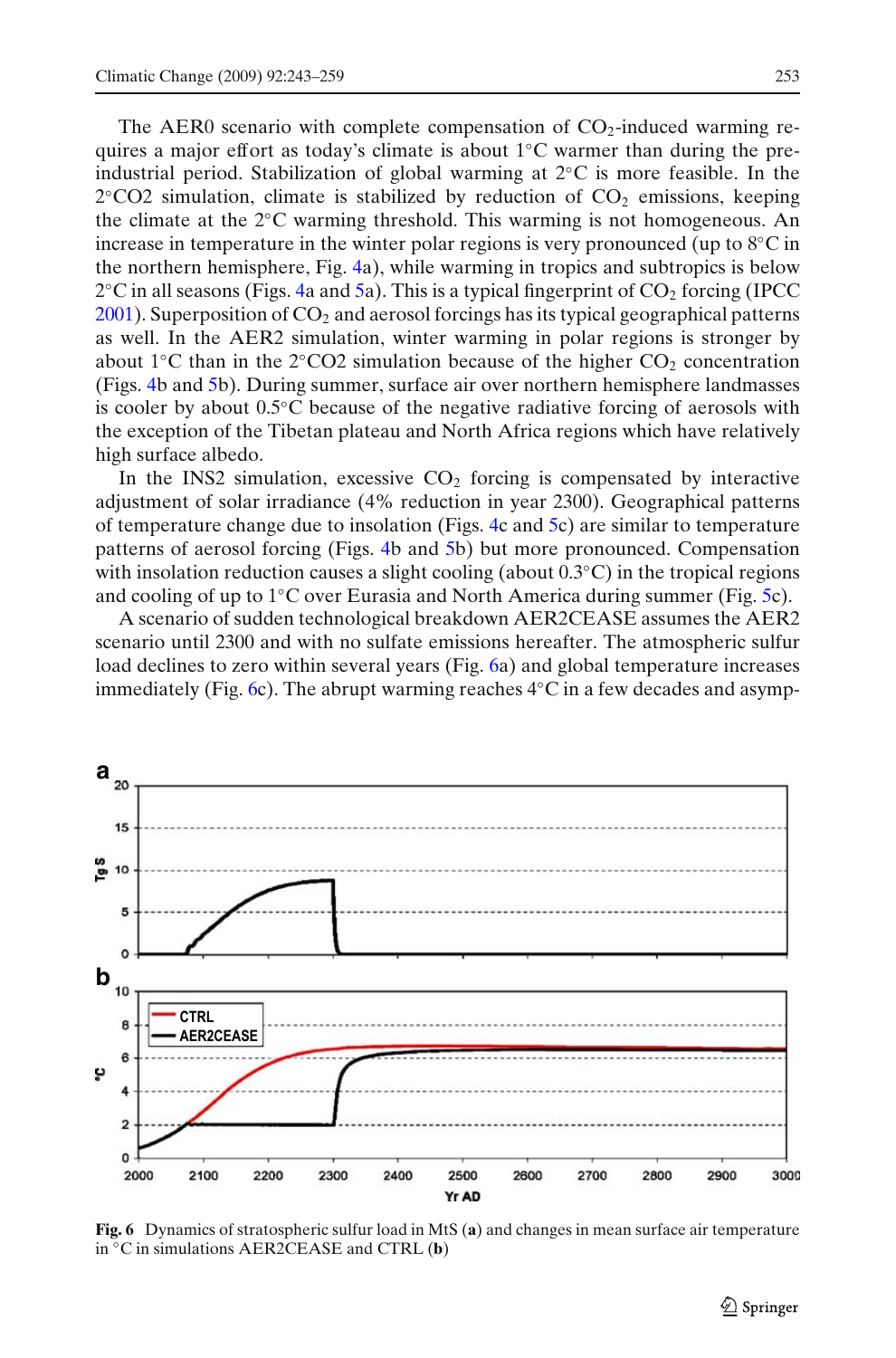<span id="page-11-0"></span>

totically approaches the CTRL scenario hereafter. In 30 years after the emissions breakdown, the Arctic region is  $6-10$ °C warmer in winter (Fig. 7a) while northern landmasses are about  $6°C$  warmer in summer (Fig. 7b). This warming would be much more rapid than one of the most abrupt and extreme global warming events recorded in geologic history, the Paleocene–Eocene Thermal Maximum (PETM) event about 55 Myr ago, when sea surface temperatures rose between 5 and 8◦C over a period of a few thousand years (Zachos et al[.](#page-16-0) [2001](#page-16-0)). In the AER2CEASE simulation, a warming of similar magnitude occurs within few decades. An unprecedented abruptness of climate change as a consequence of a failure in geoengineering was stressed recently by Matthews and Caldeir[a](#page-15-0) [\(2007](#page-15-0)) who pointed out that the warming rates in this case could be up to 20 times greater than present-day rates.

# **4 Discussion**

We use a geographically explicit climate–carbon cycle model to calculate sulfur load profiles that keep the temperature at a set of target levels (Fig. [2c](#page-6-0)). In the case of full compensation for radiative forcing of anthropogenic  $CO<sub>2</sub>$ , the sulfur load is 13 MtS at maximum. Assuming a lifetime of stratospheric aerosols of about 2 years (Hansen et al[.](#page-14-0) [1992;](#page-14-0) Minnis et al[.](#page-15-0) [1993\)](#page-15-0), required stratospheric emissions are about 7 MtS/year. This amount seems to be quite affordable in comparison with global sulfur production of 66 MtS/year in 2006 albeit most of current sulfur production is a result of processing of fossil fuels (USG[S](#page-15-0) [2007\)](#page-15-0).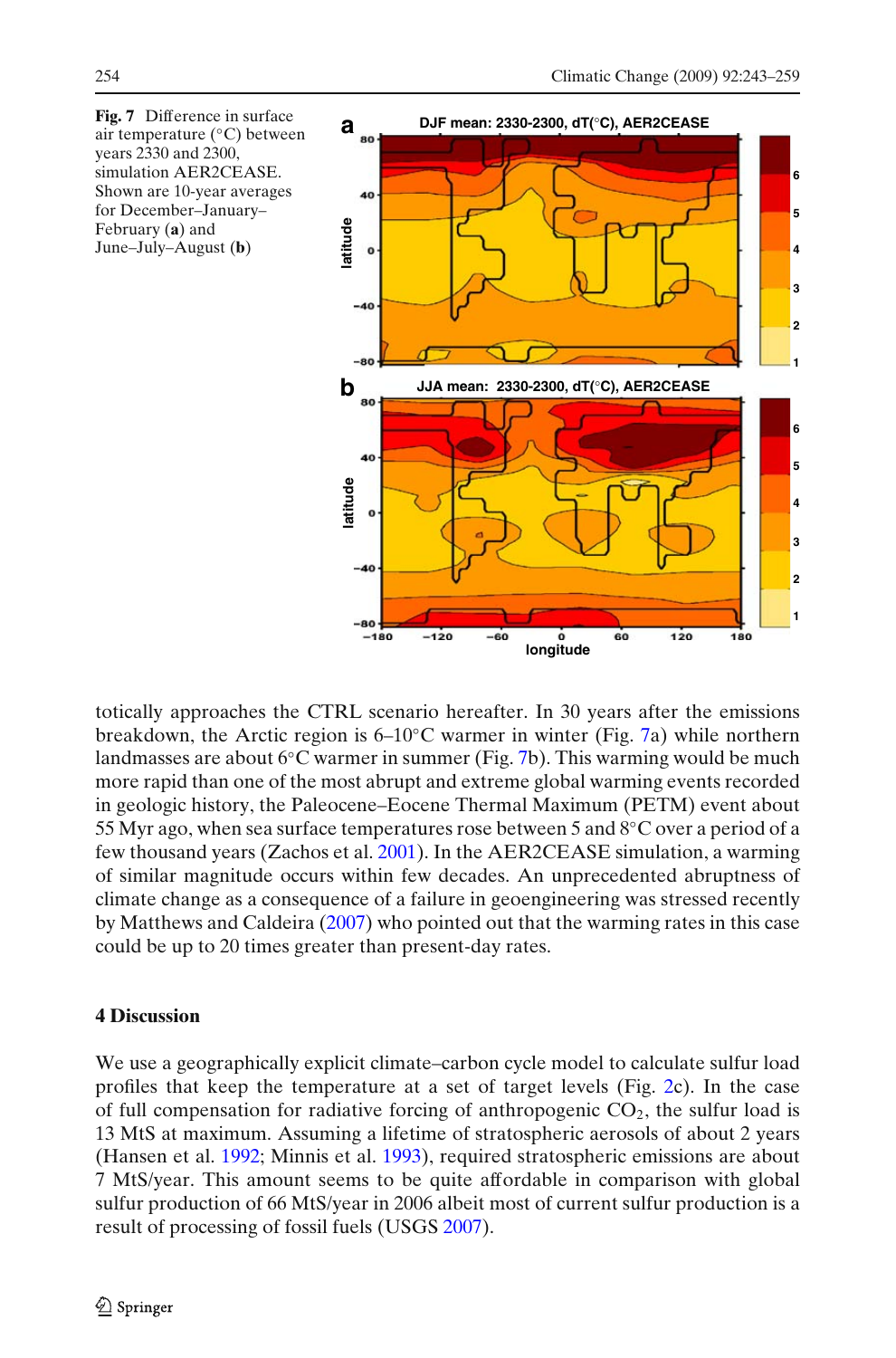Trenberth and Da[i](#page-15-0) [\(2007](#page-15-0)) analyzed observed changes in the hydrological cycle after the Pinatubo eruption of 1991. They found a substantial decrease in precipitation over land (0.07 mm/day in annual terms) including a drought in South-East Asia. This is in agreement with the AER0 simulation in which annual precipitation over land declined by 0.05 mm/day and the most pronounced decrease in precipitation was simulated during summer over South Asian monsoon regions (Fig. [3d](#page-7-0)).

In 1992, a distinguished panel of the American National Academy of Sciences estimated that launching 1 t of sulfur at a height of 20 km by means of naval rifles would cost about 20,000 US\$ (NA[S](#page-15-0) [1992\)](#page-15-0). The sulfur could be packed into 1 t shells, so that 7 MtS could be propelled by 700 naval rifles firing about 30 times a day (other options could rely on suitably equipped airplanes or rockets). Total costs would be about 140 billion US\$—less than 0.5% of today's Global Domestic Product (GDP). GDP would increase due to economic growth, while propulsion costs would decrease due to learning by doing (see Teller et al. [1997](#page-15-0) for prospects of cost reductions by a factor of 10 to 1,000). Aerosol injection may have to continue for millennia due to the very long period of anthropogenic  $CO<sub>2</sub>$  persistence in the atmosphere (Archer and Brovki[n](#page-14-0) [2008;](#page-14-0) Bengtsso[n](#page-14-0) [2006](#page-14-0)). But to the extent to which it makes sense to assess long-term socio-technical trajectories in terms of GDP, total costs amount to less than 0.1% of world GDP—as long as collateral risks can be excluded.

In this respect, our results support the previous assessments by Crutze[n](#page-14-0) [\(2006\)](#page-14-0) and Wigle[y](#page-16-0) [\(2006\)](#page-16-0) that stratospheric sulfur injections might be a feasible emergency solution for cooling the planet. Of course, other impacts of sulfur emissions, such as their effect on stratospheric ozone and the environmental consequences of sulfur depositions should be vigorously tested, but this is beyond the scope of our model. What needs to be stressed here is that sulfur emissions would have to continue for millennia unless later generations find a secure way to remove  $CO<sub>2</sub>$  from the atmosphere. It is clear that this would require a degree of geopolitical stability that is not very likely even for the next decades, let alone millennia.

A critical consequence of climate geoengineering is a possibility of extremely rapid warming in case the emissions are abruptly interrupted, as in the AER2CEASE scenario. Within a few decades, winter warming in the polar regions exceeds 10◦C, and summer warming in the northern temperate latitudes will be about  $6°C$ , from an initial controlled climate that was 2◦C warmer than the pre-industrial climate (Fig. [7\)](#page-11-0). Such a rapid warming would be a disaster for ecosystems, especially fragile ones in the polar regions. The amplification of global warming through emissions of methane released from thawed permafrost regions and, later, from methane hydrates stored on the continental slopes in the ocean, would seem to be unavoidable. Coming generations would have to live with the danger of this "Sword of Damocles" scenario, the abruptness of which has no precedent in the geologic history of climate.

When trying to assess the consequences of possible failures of geoengineering, the difficulties in even assigning probability measures to such failures amplify the reasons for a risk-adverse agent to avoid such risks (Weitzma[n](#page-16-0) [2007](#page-16-0)). Moreover, when assessing these kinds of risks, monetary units are not an appropriate metric (Jaeger et al[.](#page-15-0) [2008\)](#page-15-0). In the past, experiences of dreadful suffering like World War I did not affect global GDP growth, because GDP can grow by producing weapons as much as by producing food. The ethical reasons for avoiding war, however, cannot simply be traded against opportunities for increased consumption—they are a case of lexical preferences, where one kind of preference has precedence over another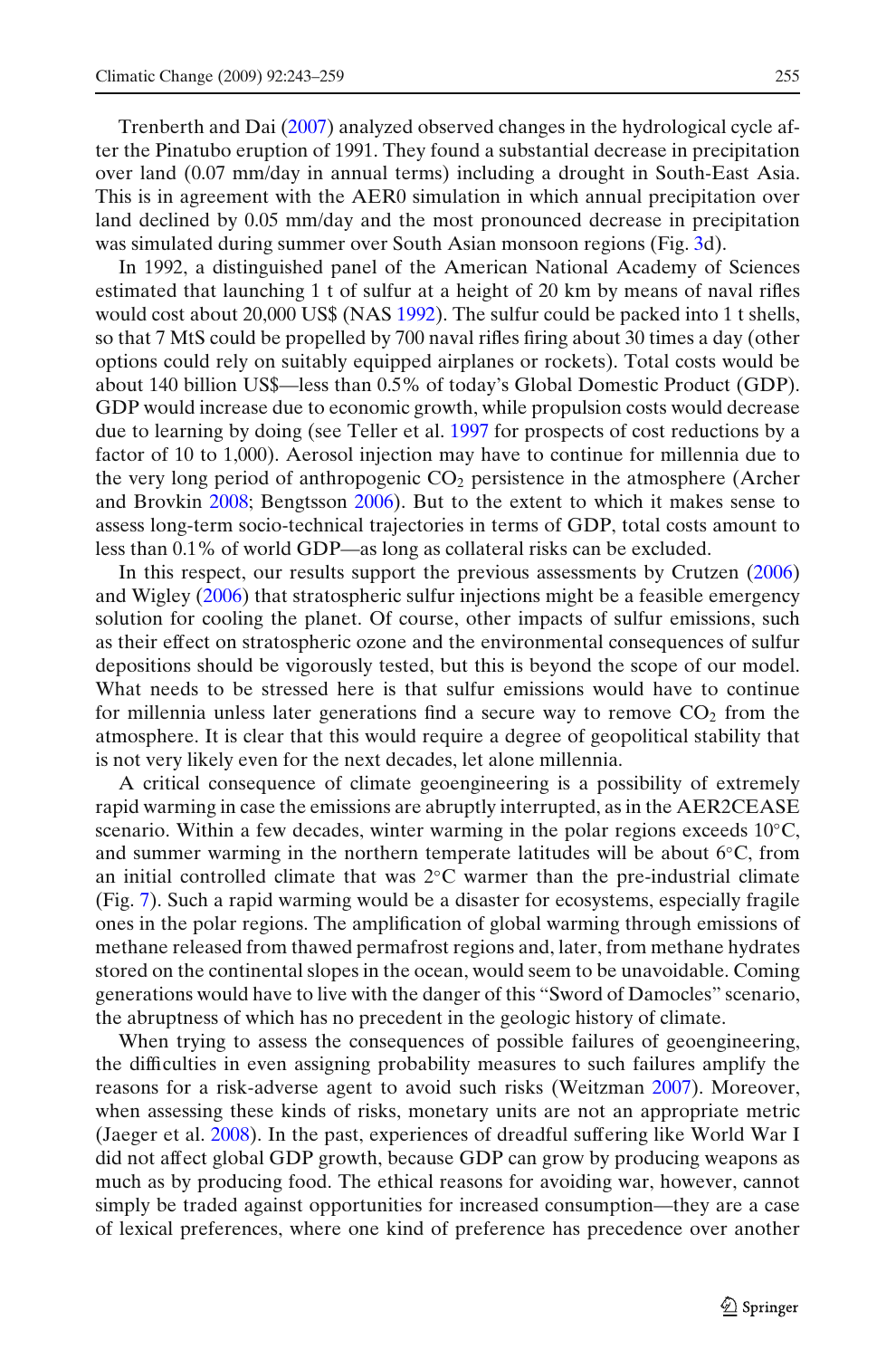kind. Therefore, expressing the suffering caused by World War I in monetary units would become not only arbitrary, but actually misleading. An analogous situation arises when considering a geopolitical crisis in a world depending on steady aerosol injection to counter global warming.

Moreover, limiting the temperature increase to  $2^{\circ}$ C in the AER2 scenario will not stop the long-term increase in sea level which could be about 20–30 m in 10 to 30 thousand years (Arche[r](#page-14-0) [2007\)](#page-14-0). The resulting drowning of basically all present-day coastal cities would be a barbaric act few would dare to envisage, even if it would have no impact on future economic growth. Basic patterns of biodiversity, cultural heritage, and many dimensions of human life give rise to lexical preferences much as the problems of war discussed in the previous paragraph.

Reducing temperatures back to the pre-industrial level in the AER0 scenario will solve the problem of sea level rise, but it will reduce precipitation almost everywhere, including the densely populated monsoon regions in Asia (Trenberth and Da[i](#page-15-0) [2007\)](#page-15-0). This suppressing effect of aerosols on the monsoon is already quite remarkable (Crame[r](#page-14-0) [2006](#page-14-0)) and can be higher in the future (Mudu[r](#page-15-0) [1995](#page-15-0); Zickfeld et al[.](#page-16-0) [2005\)](#page-16-0). And ocean pH will decrease by 0.7 units leading to drastic consequences for marine carbonating species, especially in the polar regions (Cao et al[.](#page-14-0) [2007;](#page-14-0) Riebesell et al[.](#page-15-0) [2000\)](#page-15-0).

In our analysis, we did not account for ice sheets dynamics, land use changes, atmospheric chemistry, or non- $CO<sub>2</sub>$  greenhouse gases. The approach we are using here is limited in many aspects. In particular, the atmospheric model has only one stratospheric layer. We understand that our model is far from being perfect and that is it obviously necessary to continue with the development of climate system models which could account for stratospheric dynamics, atmospheric chemistry, and other important aspects of the climatic response to sulfate injections into the stratosphere. However, we think that our model provides physical insights into the first-order response of the climate–carbon cycle system to the  $CO<sub>2</sub>$  and aerosol forcings. Similarity to the results of Govindasamy and Caldeir[a](#page-14-0) [\(2000\)](#page-14-0), Wigle[y](#page-16-0) [\(2006\)](#page-16-0), and Matthews and Caldeir[a](#page-15-0) [\(2007\)](#page-15-0) supports us in this conclusion.

In summary, we have found that climate change mitigation using stratospheric aerosol emissions is associated with high risks which will persist for centuries and even millennia. Therefore, this geoengineering option cannot be seen as a solution to the problem of human-made climate change. Assessment of this option and its consideration as a sort of emergency brake in case climate change becomes too dangerous must not distract the scientific mainstream from searching for sustainable approaches to diminishing economic dependence on fossil fuels (Lawrenc[e](#page-15-0) [2006](#page-15-0); Pacala and Socolo[w](#page-15-0) [2004;](#page-15-0) Schneide[r](#page-15-0) [1996\)](#page-15-0). There is a long way to go, but this is the only secure way to avoid the high risks of dangerous anthropogenic climate change in the future.

**Acknowledgements** The authors thank Mark Lawrence and an anonymous reviewer for providing constructive and helpful comments.

**Open Access** This article is distributed under the terms of the Creative Commons Attribution Noncommercial License which permits any noncommercial use, distribution, and reproduction in any medium, provided the original author(s) and source are credited.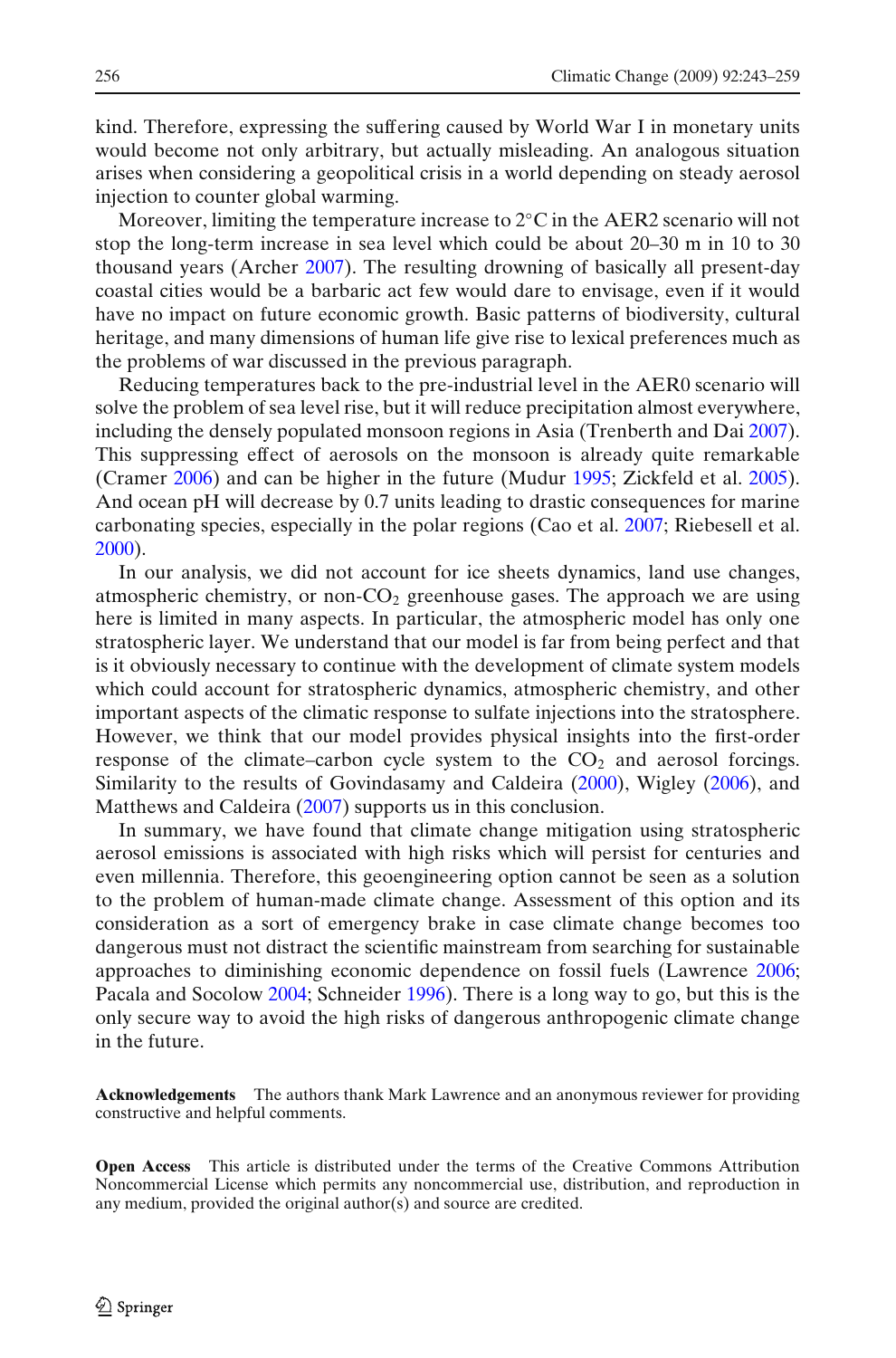# <span id="page-14-0"></span>**References**

- Archer DE (1991) Modeling the calcite lysocline. J Geophys Res 96:17, 037–017, 050
- Archer D (2007) Global warming: understanding the forecast. Blackwell, p 208
- Archer D, Brovkin V (2008) Millennial atmospheric lifetime of anthropogenic  $CO<sub>2</sub>$ . Clim Change. doi[:10.1007/s10584-008-9413-1](http://dx.doi.org/10.1007/s10584-008-9413-1)
- Archer D, Kheshgi H, MaierReimer E (1997) Multiple timescales for neutralization of fossil fuel CO2. Geophys Res Lett 24:405–408
- Bala G, Caldeira K, Mirin A, Wickett M, Delire C (2005) Multicentury changes to the global climate and carbon cycle: results from a coupled climate and carbon cycle model. J Climate 18:4531–4544
- Bengtsson L (2006) Geo-engineering to confine climate change: is it at all feasible? Clim Change 77:229–234
- Broecker WS, Peng TH (1987) The role of  $CaCO<sub>3</sub>$  compensation in the glacial to interglacial atmospheric CO2 change. Glob Biogeochem Cycles 1:15–29
- Brovkin V, Bendtsen J, Claussen M, Ganopolski A, Kubatzki C, Petoukhov V, Andreev A (2002) Carbon cycle, vegetation, and climate dynamics in the holocene: experiments with the CLIMBER-2 model. Glob Biogeochem Cycles 16. doi[:10.1029/2001GB001662](http://dx.doi.org/10.1029/2001GB001662)
- Budyko MI (1977) Climate changes. American Geophysical Union, Washington, D.C., p 244
- Cao L, Caldeira K, Jain AK (2007) Effects of carbon dioxide and climate change on ocean acidification and carbonate mineral saturation. Geophys Res Lett 34:L05607. doi[:10.1029/2006GL028605](http://dx.doi.org/10.1029/2006GL028605)
- Charlson RJ, Langner J, Rodhe H, Leovy CB, Warren SG (1991) Perturbation of the Northernhemisphere radiative balance by backscattering from anthropogenic sulfate aerosols. Tellus Ser A Dyn Meteorol Oceanogr 43:152–163
- Chylek P, Wong J (1995) Effect of absorbing aerosols on global radiation budget. Geophys Res Lett 22:929–931
- Claussen M, Mysak LA, Weaver AJ, Crucifix M, Fichefet T, Loutre MF, Weber SL, Alcamo J, Alexeev VA, Berger A, Calov R, Ganopolski A, Goosse H, Lohmann G, Lunkeit F, Mokhov II, Petoukhov V, Stone P, Wang Z (2002) Earth system models of intermediate complexity: closing the gap in the spectrum of climate system models. Clim Dyn 18:579–586
- Cramer W (2006) Air pollution and climate change both reduce Indian rice harvests. Proc Natl Acad Sci USA 103:19609–19610
- Cramer W, Bondeau A, Woodward FI, Prentice IC, Betts RA, Brovkin V, Cox PM, Fisher V, Foley JA, Friend AD, Kucharik C, Lomas MR, Ramankutty N, Sitch S, Smith B, White A, Young-Molling C (2001) Global response of terrestrial ecosystem structure and function to CO2 and climate change: results from six dynamic global vegetation models. Glob Chang Biol 7:357–373
- Crutzen PJ (2006) Albedo enhancement by stratospheric sulfur injections: a contribution to resolve a policy dilemma? Clim Change 77:211–219
- Early JT (1989) Space-based solar screen to offset the greenhouse effect. J Brit Interplanetary Soc 42:567–569
- Friedlingstein P, Cox P, Betts R, Bopp L, Von Bloh W, Brovkin V, Cadule P, Doney S, Eby M, Fung I, Bala G, John J, Jones C, Joos F, Kato T, Kawamiya M, Knorr W, Lindsay K, Matthews HD, Raddatz T, Rayner P, Reick C, Roeckner E, Schnitzler KG, Schnur R, Strassmann K, Weaver AJ, Yoshikawa C, Zeng N (2006) Climate–carbon cycle feedback analysis: results from the C4MIP-model intercomparison. J Climate 19:3337–3353
- Ganopolski A, Petoukhov V, Rahmstorf S, Brovkin V, Claussen M, Eliseev A, Kubatzki C (2001) CLIMBER-2: a climate system model of intermediate complexity. Part II: model sensitivity. Clim Dyn 17:735–751
- Govindasamy B, Caldeira K (2000) Geoengineering earth's radiation balance to mitigate CO2 induced climate change. Geophys Res Lett 27:2141–2144
- Govindasamy B, Thompson S, Duffy PB, Caldeira K, Delire C (2002) Impact of geoengineering schemes on the terrestrial biosphere. Geophys Res Lett 29:18.1–18.4
- Hansen J, Lacis A, Ruedy R, Sato M (1992) Potential climate impact of Mount Pinatubo eruption. Geophys Res Lett 19:215–218
- Hoffert MI, Caldeira K, Benford G, Criswell DR, Green C, Herzog H, Jain AK, Kheshgi HS, Lackner KS, Lewis JS, Lightfoot HD, Manheimer W, Mankins JC, Mauel ME, Perkins LJ, Schlesinger ME, Volk T, Wigley TML (2002) Advanced technology paths to global climate stability: energy for a greenhouse planet. Science 298:981–987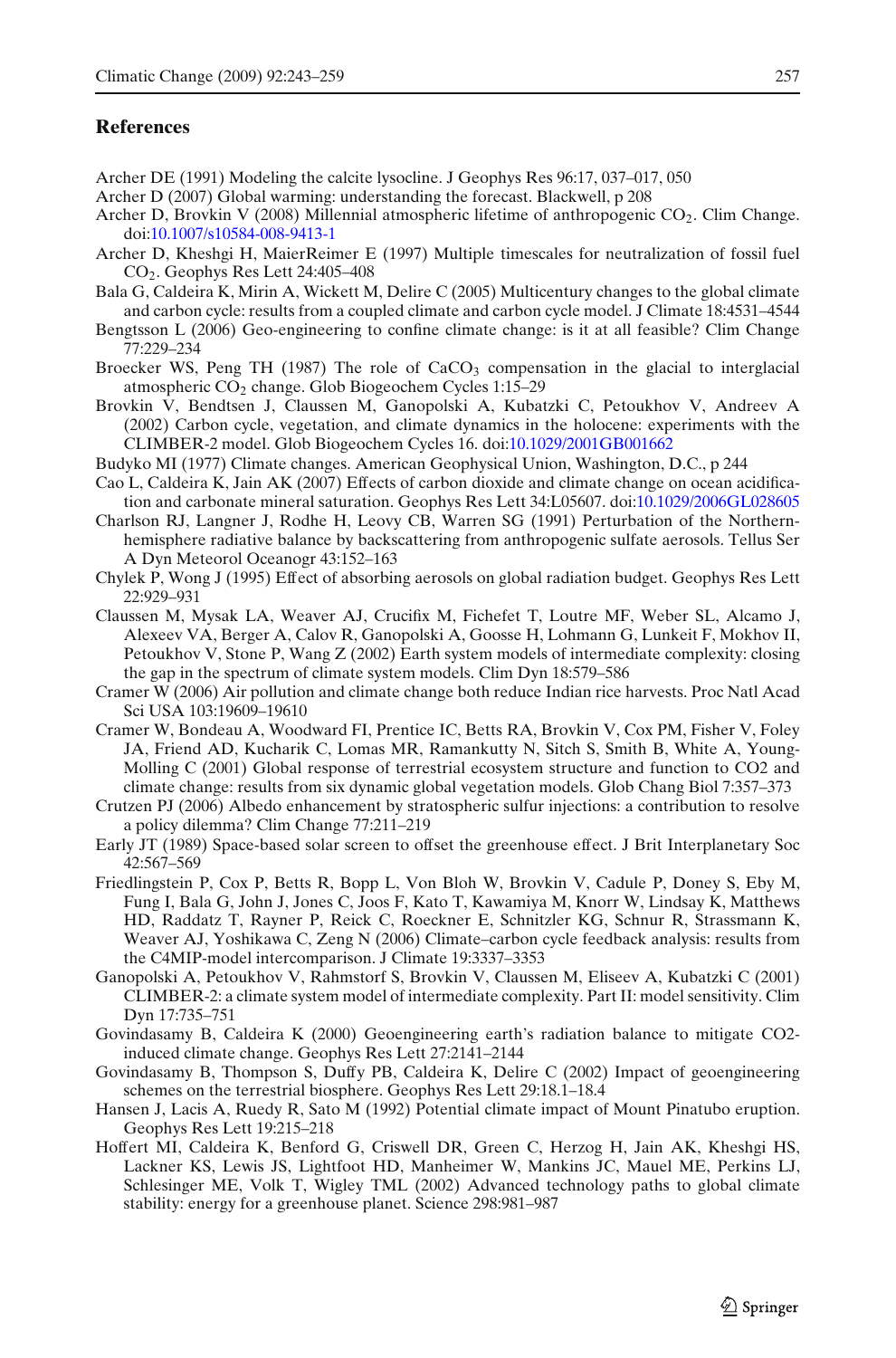- <span id="page-15-0"></span>IPCC (2001) In: Houghton JT, Ding Y, Griggs DJ, Noguer M, van der Linden PJ, Dai X, Maskell K, Johnson C (eds) Climate change 2001: the scientific basis. Contribution of working group I to the third assessment report of the intergovernmental panel on climate change. Cambridge University Press, Cambridge, p 881
- Jaeger C, Schellnhuber H-J, Brovkin V (2008) Stern's review and Adam's fallacy. Clim Change 89:207–218
- Keith DW (2008) Engineering the planet. In: Schneider S, Mastrandrea M (eds) Climate change science and policy. Island (in press)
- Kellogg WW, Schneider SH (1974) Climate stabilization—for better or for worse. Science 186: 1163–1172
- Kvenvolden KA (2002) Methane hydrate in the global organic carbon cycle. Terra Nova 14:302–306 Lackner KS (2003) A guide to CO2 sequestration. Science 300:1677–1678
- Lawrence MG (2006) The geoengineering dilemma: to speak or not to speak. Clim Change 77: 245–248
- Lenton TM, Williamson MS, Edwards NR, Marsh R, Price AR, Ridgwell AJ, Shepherd JG, Cox SJ (2006) Millennial timescale carbon cycle and climate change in an efficient earth system model. Clim Dyn 26:687–711
- Marchetti C (1977) Geo-engineering and CO2 problem. Clim Change 1:59–68
- Matthews HD, Caldeira K (2007) Transient climate–carbon simulations of planetary geoengineering. Proc Natl Acad Sci USA 104:9949–9954
- Minnis P, Harrison EF, Stowe LL, Gibson GG, Denn FM, Doelling DR, Smith WL (1993) Radiative climate forcing by the Mount Pinatubo eruption. Science 259:1411–1415
- Mudur G (1995) Climate-change-monsoon shrinks with aerosol models. Science 270:1922–1922
- NAS (1992) Panel on policy implications of greenhouse warming. Policy implications of greenhouse warming: mitigation, adaptation, and the science base. National Academy Press, Washington, DC
- Pacala S, Socolow R (2004) Stabilization wedges: solving the climate problem for the next 50 years with current technologies. Science 305:968–972
- Petoukhov V, Ganopolski A, Brovkin V, Claussen M, Eliseev A, Kubatzki C, Rahmstorf S (2000) CLIMBER-2: a climate system model of intermediate complexity. Part I: model description and performance for present climate. Clim Dyn 16:1–17
- Petoukhov V, Claussen M, Berger A, Crucifix M, Eby M, Eliseev AV, Fichefet T, Ganopolski A, Goosse H, Kamenkovich I, Mokhov II, Montoya M, Mysak LA, Sokolov A, Stone P, Wang Z, Weaver AJ (2005) EMIC intercomparison project (EMIP-CO2): comparative analysis of EMIC simulations of climate, and of equilibrium and transient responses to atmospheric CO2 doubling. Clim Dyn 25:363–385
- Plattner G-K, Knutti R, Joos F, Stocker TF, von Bloh W, Brovkin V, Cameron D, Driesschaert E, Dutkiewicz S, Eby M, NR E, Fichefet T, Hargreaves JC, Jones CD, Loutre M-F, Matthews HD, Mouchet A, Mueller SA, Nawrath S, Price A, Sokolov A, Strassmann KM, Weaver AJ (2008) Long-term climate commitments projected with climate–carbon cycle models. J Climate 2721–2751
- Ridgwell A, Hargreaves JC (2007) Regulation of atmospheric CO2 by deep-sea sediments in an Earth system model. Glob Biogeochem Cycles 21. doi[:10.1029/2006GB002764](http://dx.doi.org/10.1029/2006GB002764)
- Riebesell U, Zondervan I, Rost B, Tortell PD, Zeebe RE, Morel FMM (2000) Reduced calcification of marine plankton in response to increased atmospheric CO2. Nature 407:364–367
- Scheffer M, Brovkin V, Cox PM (2006) Positive feedback between global warming and atmospheric CO2 concentration inferred from past climate change. Geophys Res Lett 33: L10702.1–L10702.4
- Schneider SH (1996) Geoengineering: could- or should-we do it? Clim Change 33:291–302
- Schneider SH (2001) Earth systems engineering and management. Nature 409:417–421
- Sitch S, Brovkin V, von Bloh W, van Vuuren D, Eickhout B, Ganopolski A (2005) Impacts of future land cover changes on atmospheric CO2 and climate. Glob Biogeochem Cycles 19. doi[:10.1029/2004GB002311](http://dx.doi.org/10.1029/2004GB002311)
- Teller E, Wood L, Hyde R (1997) Global warming and ice ages: I. Prospects for physics based modulation of global change. Lawrence Livermore National Laboratory, Livermore, CA
- Trenberth KE, Dai A (2007) Effects of Mount Pinatubo volcanic eruption on the hydrological cycle as an analog of geoengineering. Geophys Res Lett 34:L15702. doi[:10.1029/2007GL030524](http://dx.doi.org/10.1029/2007GL030524)
- USGS (2007) Mineral commodity summaries 2007. U.S. Geological Survey, p 195